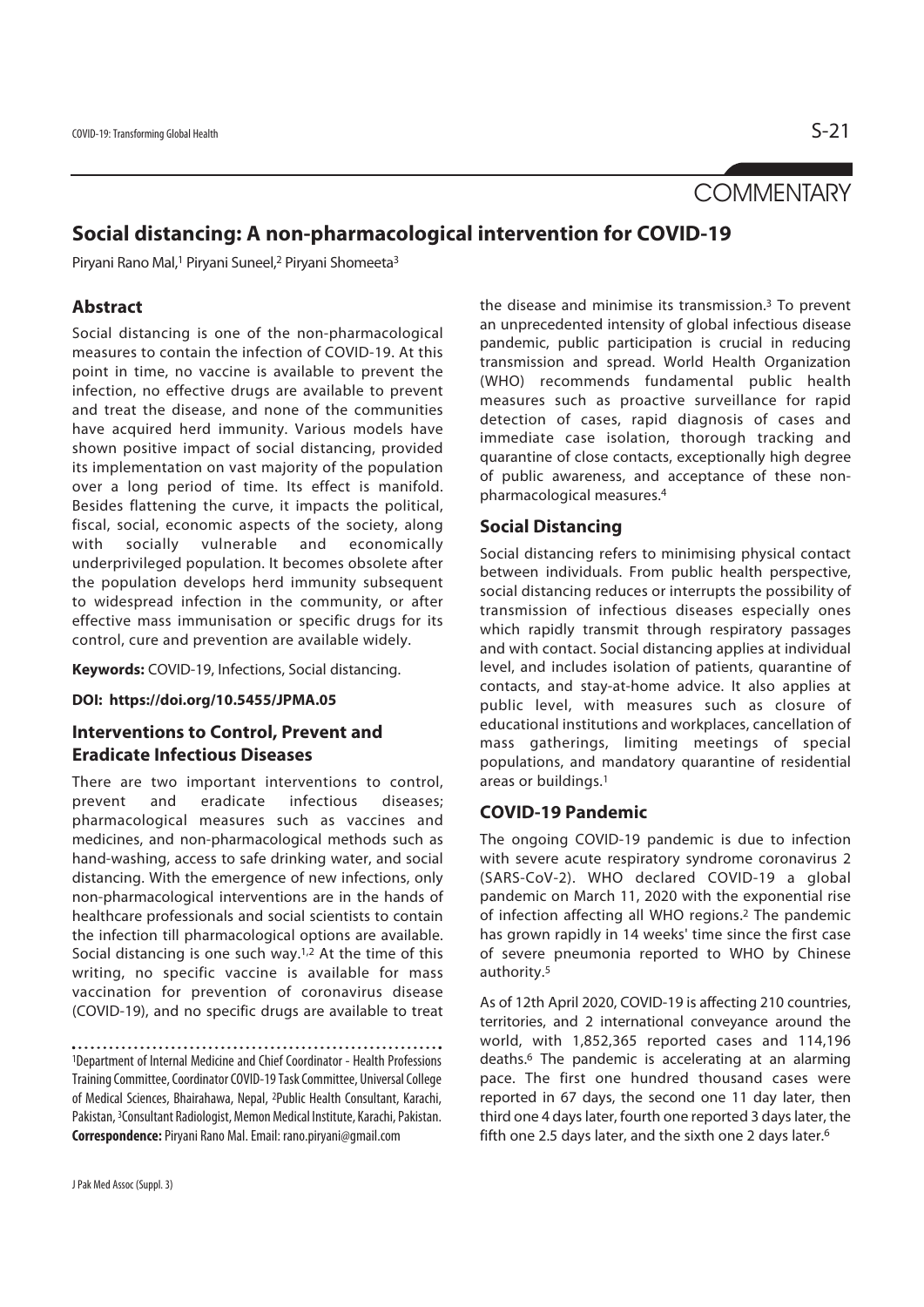Till date, there is no vaccine for prevention of COVID-19, nor drugs to treat interstitial pneumonitis leading to severe acute respiratory distress syndrome (ARDS). It may take months for these to be available; only nonpharmacological interventions are available to avoid infection such as practice of good personal hygiene habits (hand-washing, coughing into tissue or elbow, avoiding touching eyes, nose and mouth) and social distancing.2,5

## **Mode of Transmission of COVID-19**

There are two main routes of transmission i.e. respiratory droplets and contact. The respiratory droplets are usually produced when infected person coughs or sneezes. Persons within one meter of infected person are at high risk of getting infected (through droplet) and touching the surface close to the infected person (through contact) increases the risk to get infected if s/he touches his/her eyes, nose or mouth.7 This is the rationale to keep more than one meter distance between individuals so as to minimise the chances of getting droplet infection.

### **Modelling Regarding Social Distancing**

An agent-based model for a fine-grained computational simulation of the ongoing COVID-19 pandemic was developed in Australia. According to the model, compliance at the 90% level is likely to control the disease within 13-14 weeks while compliance below 70% is unlikely to succeed for any duration of social distancing.5

Koo et al adapted an influenza epidemic simulation model to estimate the likelihood of human-to-human transmission of sever acute respiratory syndrome coronavirus 2 (SARS-CoV-2). They reported that a combined approach comprising of quarantine for infected patients and their families, school closure, and workplace distancing is effective and could prevent 99.3% of infections compared with baseline scenario.5,8

A study done by Indian Council of Medical Research (ICMR) using mathematical model estimated India may be able to reduce its COVID-19 cases up to 62% if social distancing and quarantine guidelines are strictly followed.9

### **Impact of Social Distancing**

The aim of social distancing is to flatten the curve i.e. to reduce and delay the peak of epidemic and safeguard the capacity of healthcare and other stakeholders. The impact of social distancing depends on how quickly the measures are taken, and on the local epidemiological situation, but there is no one-size-fits-all method on taking decision.1,10

The measures taken must be decisive, swift, coordinated and comprehensive. Authorities have to face challenges when social distancing methods are adapted and implemented such as social and political issues, human rights issues, communication with public, countering stigma, financial and social support to affected persons and communities, support to vulnerable and socially deprived people, compensation of lost income, continuation of supply, adjustment of businesses, and impact evaluation.1

Social distancing measures become obsolete once sufficient herd immunity is developed in community, effective mass vaccination program is implemented, or effective drugs are available for control, cure and prevention.1

## **Grading of Social Distancing**

WHO, John Hopkins University and Center for Disease Control and Prevention (CDC), USA all claim that social distancing is one of the best interventions to contain the spread of COVID-19. Unacast, USA, a mobility tracking service is using their technology to determine which states and counties are adhering social distance practices.12 They have developed three proxy measures:

1. Change in average distance travelled compared to a pre-COVID period,

2. Change/reduction in visits to non-essential venues compared to a pre-COVID period, and 3. Human encounters.

They have developed A-F grading system for travel:

- A- travel decreased by > 70%,
- B- travel decreased by 55-70%,
- C- travel decreased by 40-55%,
- D- travel decreased by 25-40%, and
- F- travel decreased by <25%.

The essential visits include visit to food stores, pet stores and pharmacies; other visits are non-essential. The human-reduction-encounter recommended by various studies and expert are: A > 94%, B 82-94%, C 74-82%, D 40-74% and F < 40%.11,12

## **Evidence of Social Distancing with Regards to COVID-19**

Quarantine, social distancing, and isolation of COVID-19 infected populations can contain the epidemic as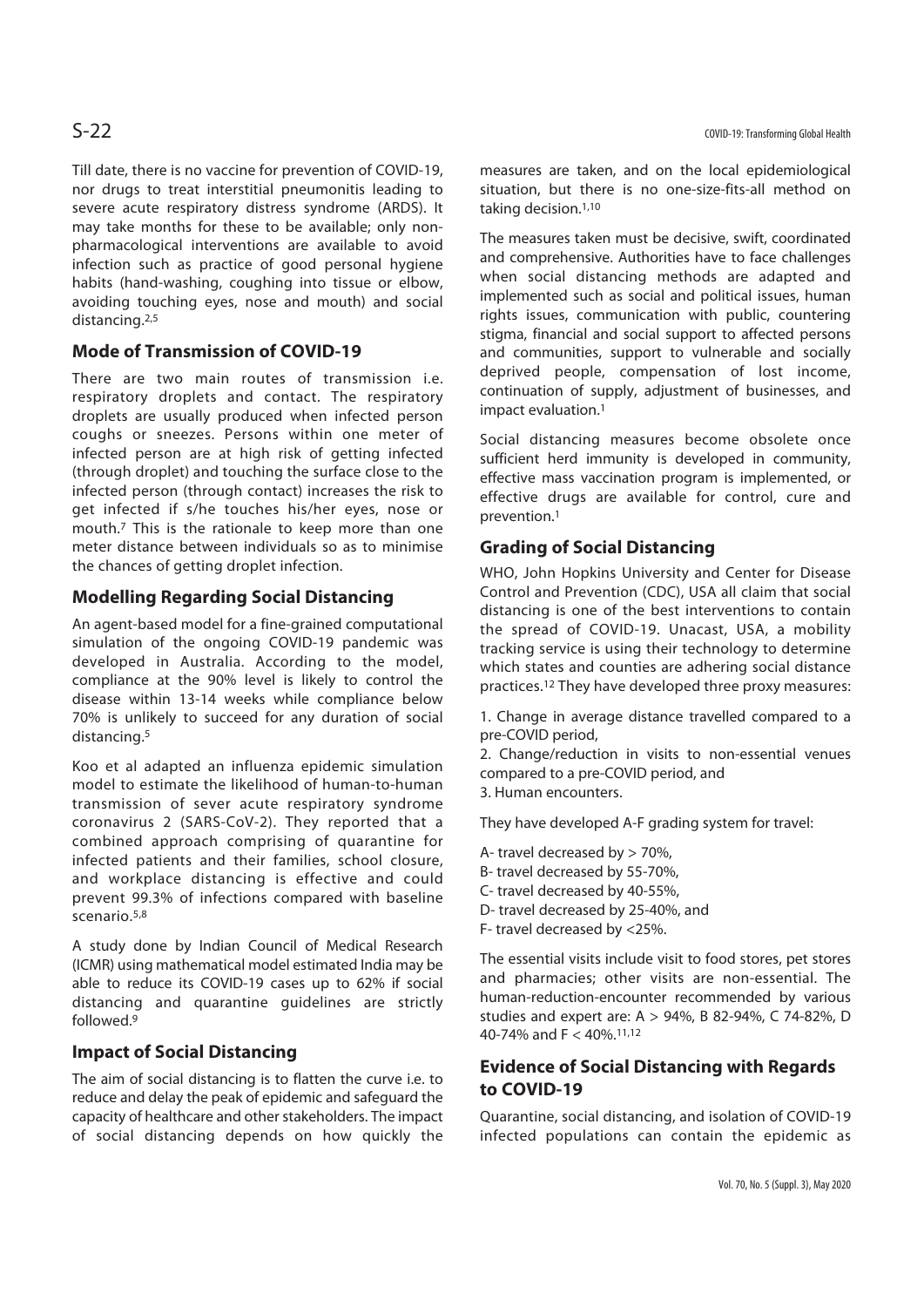evident from Chinese experience.13 Ainslie et al have mentioned that social distancing enacted in China has led to control of COVID-19.14 It has been reported that non-pharmacological initiative including social distancing and travel restrictions in Singapore, Hong Kong, Taiwan and South Korea has cut the chain of transmission of COVID-19 and prevented exponential growth of virus.15 One of the five reasons for the exponential spread of COVID-19 in USA could be less strict social distancing measures.<sup>16</sup>

### **Social Distancing in Low to Middle Income Densely Populated Countries in COVID-19 Era**

For combating the COVID-19 pandemic, social distancing has become the basic intervention and widely practiced in the world. Barnett-Howell et al explored whether similar mitigation and suppression strategies are equally justified in low and middle-income countries through epidemiological modelling. They concluded that social distancing measures are predicted to save large number of lives in high income countries like USA, China, while estimated benefits of social distancing are much lower in low and lower middle-income countries like Bangladesh, Pakistan, and Nigeria.18

They have reported that "poorer countries also have limited capacity to enforce distancing guidelines, and lock-downs may have counterproductive effects if it forces informal sector workers and migrants to reversemigrate from densely-populated urban areas and spread the disease to remote rural areas of poor countries". The economic costs of distancing are very high especially burdens of socially deprived class.

It has been suggested that low-income countries adapt harm-reduction measures to minimise their risk from COVID-19. These are:

1) Universal mask wearing (homemade face masks or face coverings);

2) Targeted social isolation of elderly and other at-risk group within each house hold, in other words limited social distancing;

3) Improving access to clean water, hand washing and sanitation and other policies to decrease the viral load, and

4) Wide spread social influence and information campaign encourages behaviour change that slows the spread of disease.18

There could be negative consequences of social distancing like economic hardship (for example

people stay home and lose their jobs), social hardship (for example person may not have access to normal social support), inadequate public compliance (for example difficult to comply by the people for longer period requires police intervention) and limited public health benefits (for example if social distancing started late, then there may not have desired benefits).19

#### **Conclusion**

Social distancing is a non-pharmacological measure besides others. This is not only the measure to contain COVID-19 infection. It may help in reducing transmission from people who are unaware that they are infected. It flattens the curve, so healthcare authorities, scientists, vaccine developer and manufacturer, drug developers and manufacturer, other stakeholders to get time to strengthen their capacity and cope with epidemic without becoming overwhelmed.

It is estimated that social distancing policies produce smaller benefits to low-income to lower middle income densely populated countries than high income countries. Social isolation, in other words limited social distancing, measures may be of help to minimise COVID-19 spread in low-income to lower middle-income countries.

#### **References**

- 1. European Centre for Disease Prevention and Control. Considerations relating to social distancing measures in response to COVID-19 - second update. [Internet] Stockholm: ECDC; 2020. [cited 2020 Apr 02]
- 2. Lewnard JA, Lo NC. Scientific and ethical basis for socialdistancing interventions against COVID-19. Lancet Infect Dis 2020. doi: 10.1016/S1473-3099(20)30190-0.
- 3. Deng CX. The global battle against SARS-CoV-2 and COVID-19. Int J Biol Sci 2020;16:1676-7. doi: 10.7150/ijbs.45587.
- 4. WHO. Report of the WHO-China Joint Mission on Coronavirus Disease 2019 (COVID-19) [Internet] World Health Organization; 2020 Feb 28 [cited 2020 Apr 05]. Available from: https://www.who.int/publications-detail/report-of-the-whochina-joint-mission-on-coronavirus-disease-2019-(covid-19)
- 5. Chang SL, Harding N, Zacherson C, Cliff OM, Prokopenko M. Modelling transmission and control of the COVID-19 pandemic in Australia. [Internet] arXiv 2020. [cited 2020 Mar 25] Available from: https://arxiv.org/abs/2003.10218
- 6. COVID-19 Coronavirus Pandemic. [Internet] Worldometer [cited 2020 Apr 02] Avialable from URL: https://www.worldometers.info/coronavirus/
- 7. WHO. Coronavirus Disease 2019 (COVID-19): Situation Report 73 [Internet] World Health Organization [updated 2020 Apr 02; cited 2020 Apr 02]. Available from: https://www.who.int/docs/defaultsource/coronaviruse/situation-reports/20200402- sitrep-73 covid-19.pdf?sfvrsn=5ae25bc7\_6
- 8. Koo JR, Cook AR, Park M, Sun Y, Sun H, Lim JT, et al. Interventions to mitigate early spread of SARS-CoV-2 in Singapore: a modelling study. Lancet Infect Dis 2020:S1473-3099(20)30162-6. doi: